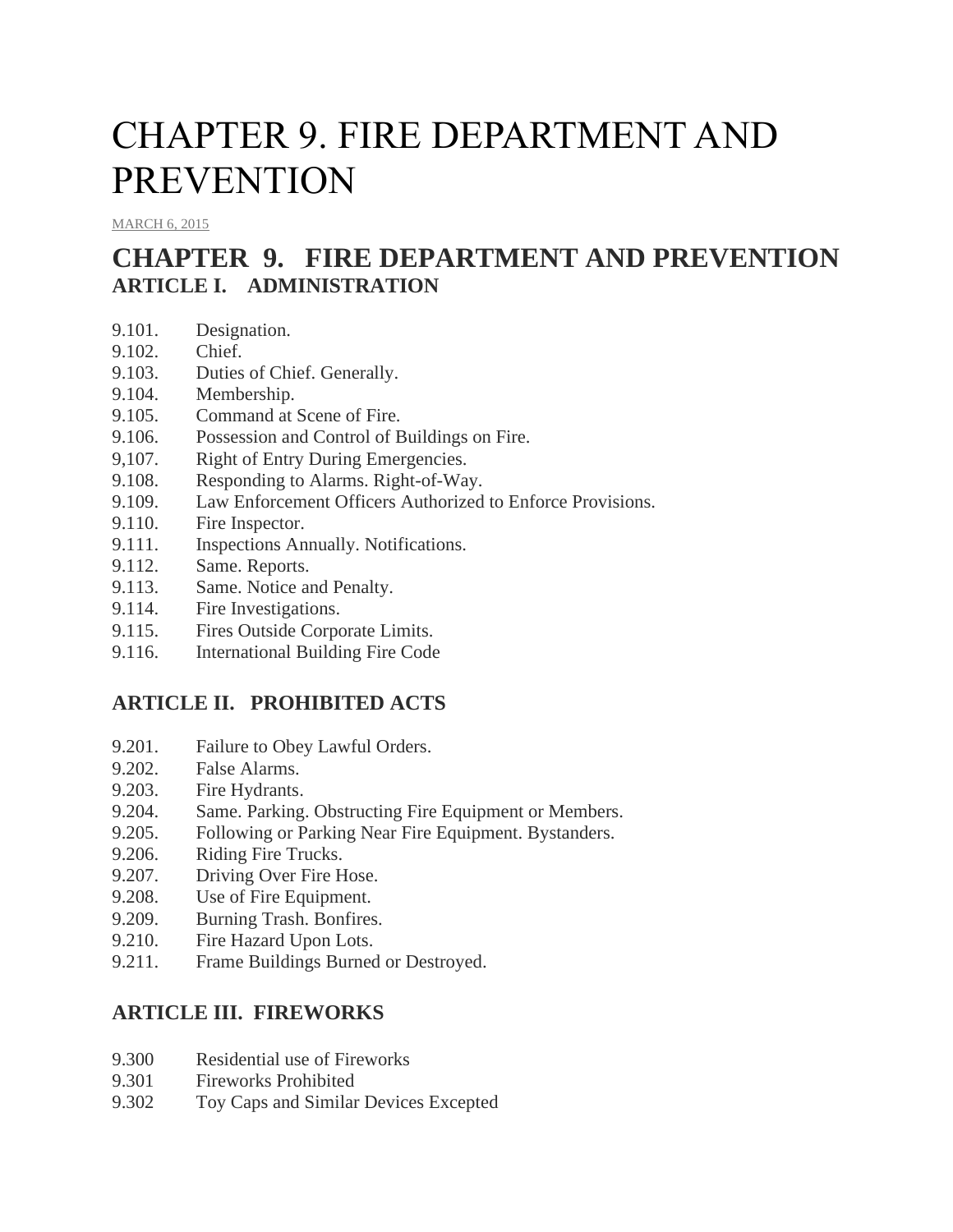- 9.303 Other Exceptions
- 9.304 Permissible Fireworks
- 9.305 Permissible Sale of Fireworks
- 9.306 Sale to Minors
- 9.307 Identification and Marking
- 9.308 Retail Handling . Storage

# **ARTICLE IV. FIRE DISTRICT**

9.401. Defined.

# **ARTICLE V. FIREMEN'S INSURANCE AND INSPECTION FUND**

- 9.501. State Firemen's Association.
- 9.502. Trustees. Compensation
- 9.503. Benefits Accepted
- 9.504. Receipt and Disbursement of Funds.
- 9.505. Use of Funds.
- 9.506. Custodian of Funds. Disbursements by Checks.
- 9.507. State Fire Marshall Reports.

# **ARTICLE VI. CONTROLLED BURNS**

- 9.601. Residential Areas
- 9.602. Non-residential Areas
- 9.603. Prohibited Burning

# **ARTICLE VII. PENALTY**

9.701. Penalty

# **CHAPTER 9. FIRE DEPARTMENT AND PREVENTION**

Editor's Note. The Fire Department was previously codified in the 1976 Town Code as part of Chapter 2 of Title 2, entitled "Public Safety." In this codification, it was felt more appropriate to include it as a separate chapter.

Many cities in this state have made arrangements with their respective counties for fire service. The Town of Campobello has such an arrangement with Spartanburg County, and the service is provided by fire fighters who must be certified by the state.

The department is a town department. Equipment is owned individually by the town, and funding is provided by both the town and county, as well as volunteer fund-raisers. All firefighters are volunteers who must be approved by the state.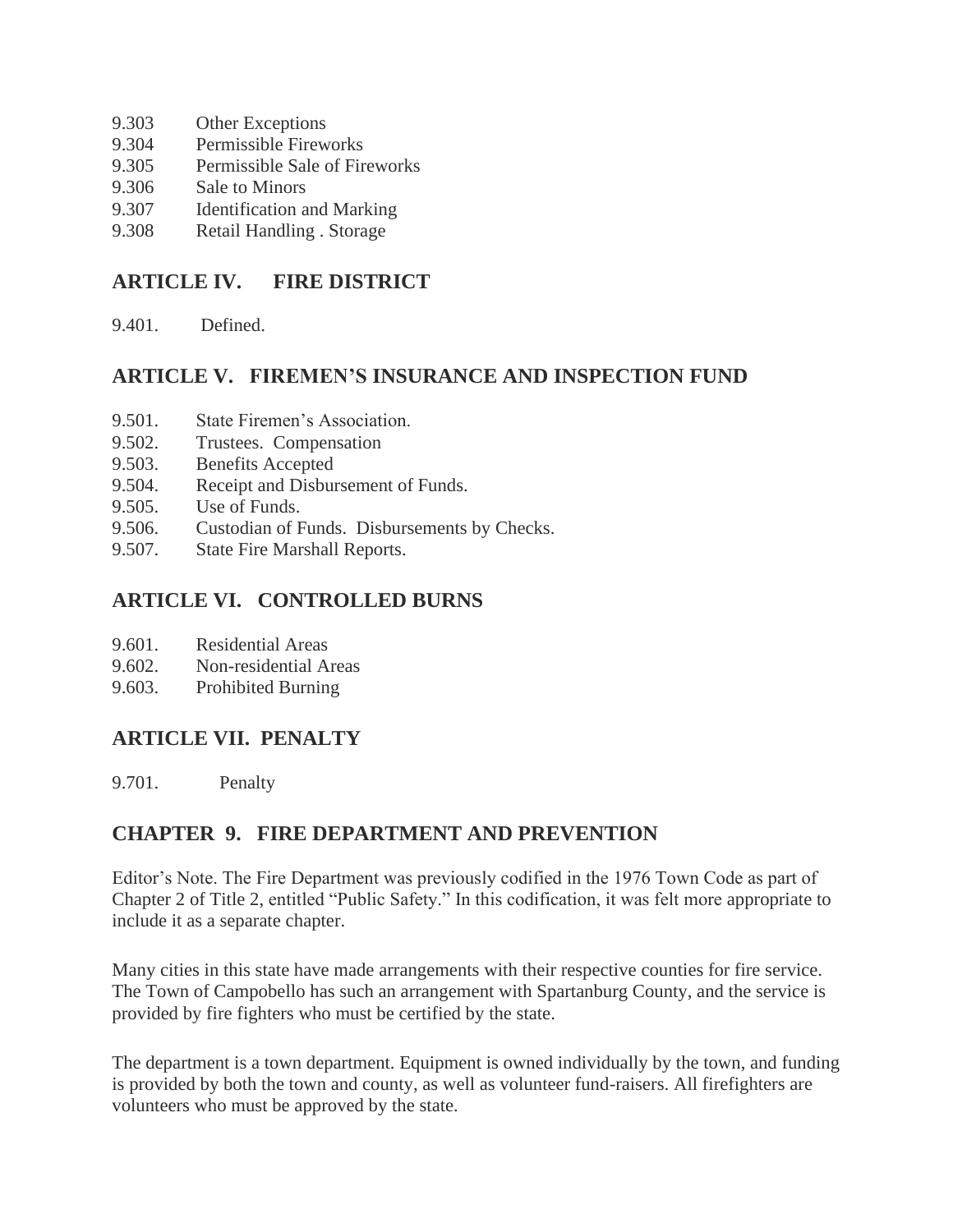This chapter derives from requirements of state law, and generally accepted municipal practices.

# **ARTICLE I. ADMINISTRATION**

Editor's Note. Section 5-25-110 of the 1976 South Carolina Code of Laws requires the governing body of every incorporated city/town and city/town in this state to appoint a Fire Chief.

### **9.101. DESIGNATION.**

The Fire Department is hereby designated as the Campobello Fire Department.

# **9.102. CHIEF.**

The Chief of the department shall be appointed by Mayor and Council.

#### **9.103. DUTIES OF CHIEF. GENERALLY.**

It shall be the duty of the Fire Chief to direct the activities of the fire department at fires and at all other times to provide for the training of firefighters, to insure that the equipment of the fire department is always ready for use and to perform such other duties as may be required of him by the Council, this chapter and any other ordinance. It shall be the duty of the Fire Chief to utilize all means at his disposal to prevent the outbreak of fires and to enforce all laws and ordinances concerning:

- 1. The storage and use of explosives and flammables;
- 2. The installation and maintenance of automatic and other private fire alarm systems, and fire extinguishing equipment;
- 3. The maintenance and regulation of fire escapes, where available:
- 4. The elimination of hazards in buildings and structures, including those under construction;
- 5. The means and adequacy of exits in case of fire from schools, churches, halls, and all other places in which numbers of persons work, live or congregate from time to time for any purpose; and,
- 6. The investigation of the cause, origin and circumstances of fires.

#### **9.104. MEMBERSHIP.**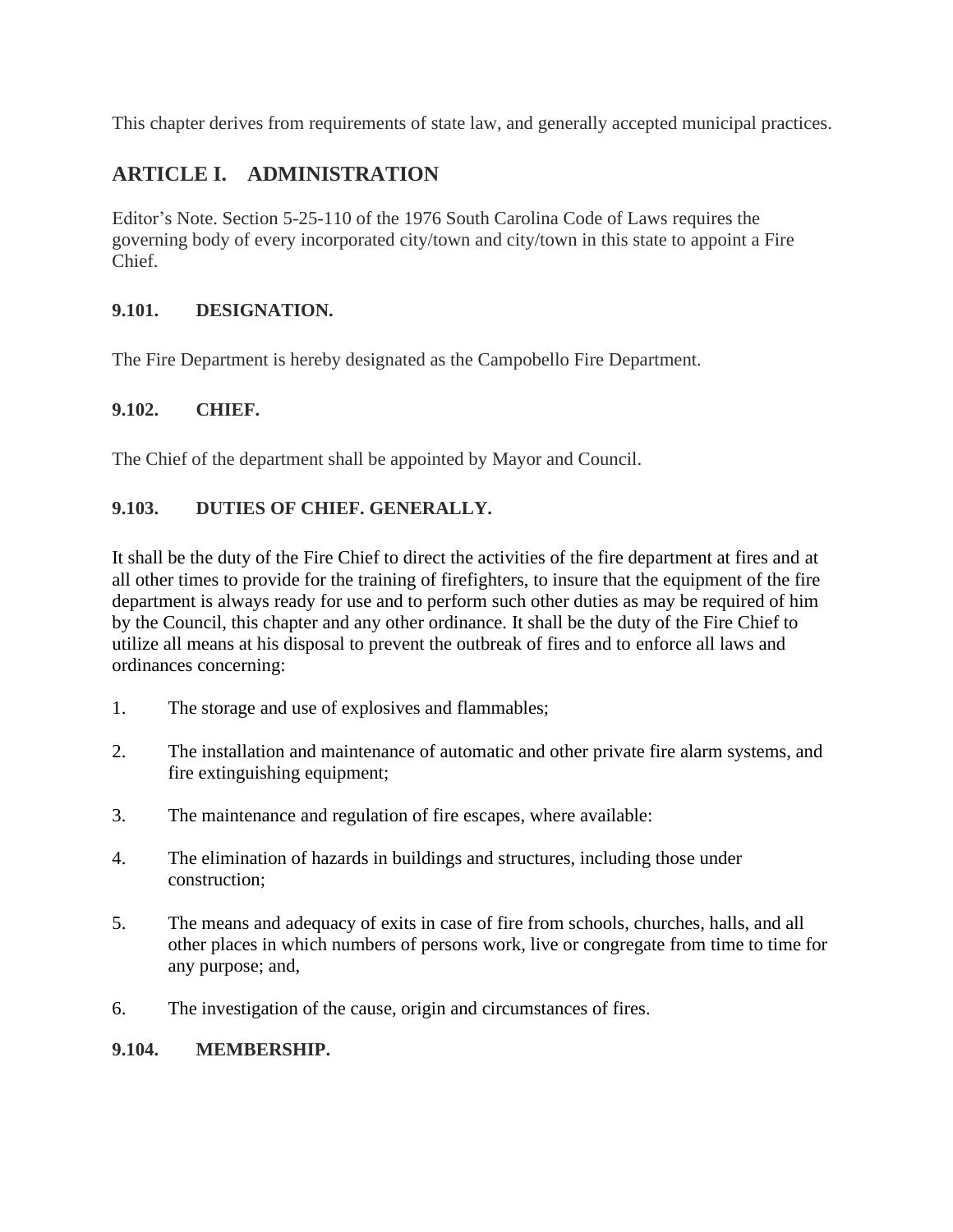The department shall consist of such volunteers as may be approved by the membership, and they shall serve without remuneration.

### **9.105. COMMAND AT SCENE OF FIRE.**

The Fire Chief shall have control of operations at the scene of fire. In event of his incapacity or absence, his duties shall devolve upon a member of the Volunteer Fire Department designated by the Fire Chief.

#### **9.106. POSSESSION AND CONTROL OF BUILDINGS ON FIRE.**

Immediately upon his arrival on the premises, the Chief or his designee shall have sole and absolute possession and control of any and all buildings on fire within the town or designated fire district and shall so remain in possession and control until the fire shall be extinguished and the premises abandoned by the fire department.

#### **9.107. RIGHT OF ENTRY DURING EMERGENCIES.**

In a fire emergency, while endeavoring to control or extinguish fires, members of the department, under order of the Chief, or his designated representative, may reasonably pass through and enter any adjacent buildings or property.

# **9.108. RESPONDING TO ALARMS. RIGHT-OF-WAY.**

All motor equipment of the Fire Department, law enforcement agencies, other emergency vehicles and the vehicles of fire fighters shall have the right-of-way over all other vehicles, when responding to an alarm.

#### **9.109. LAW ENFORCEMENT OFFICERS AUTHORIZED TO ENFORCE PREVISIONS.**

Law enforcement officers and authorized fire personnel shall enforce the provisions of this chapter, as appropriate. Immediately upon their arrival at the scene of a fire, and subject to availability of personnel, they shall station one (1) police officer at each end of the block wherein the fire occurs. They may require motor vehicles or other vehicles parked within the area to be moved immediately,

# **9.110. FIRE INSPECTOR.**

It is the responsibility of the Fire Chief or his designee to conduct all fire inspections within the fire district. (1976 SC Code §5-25-1 20)

#### **9.111. INSPECTIONS ANNUALLY. NOTIFICATIONS.**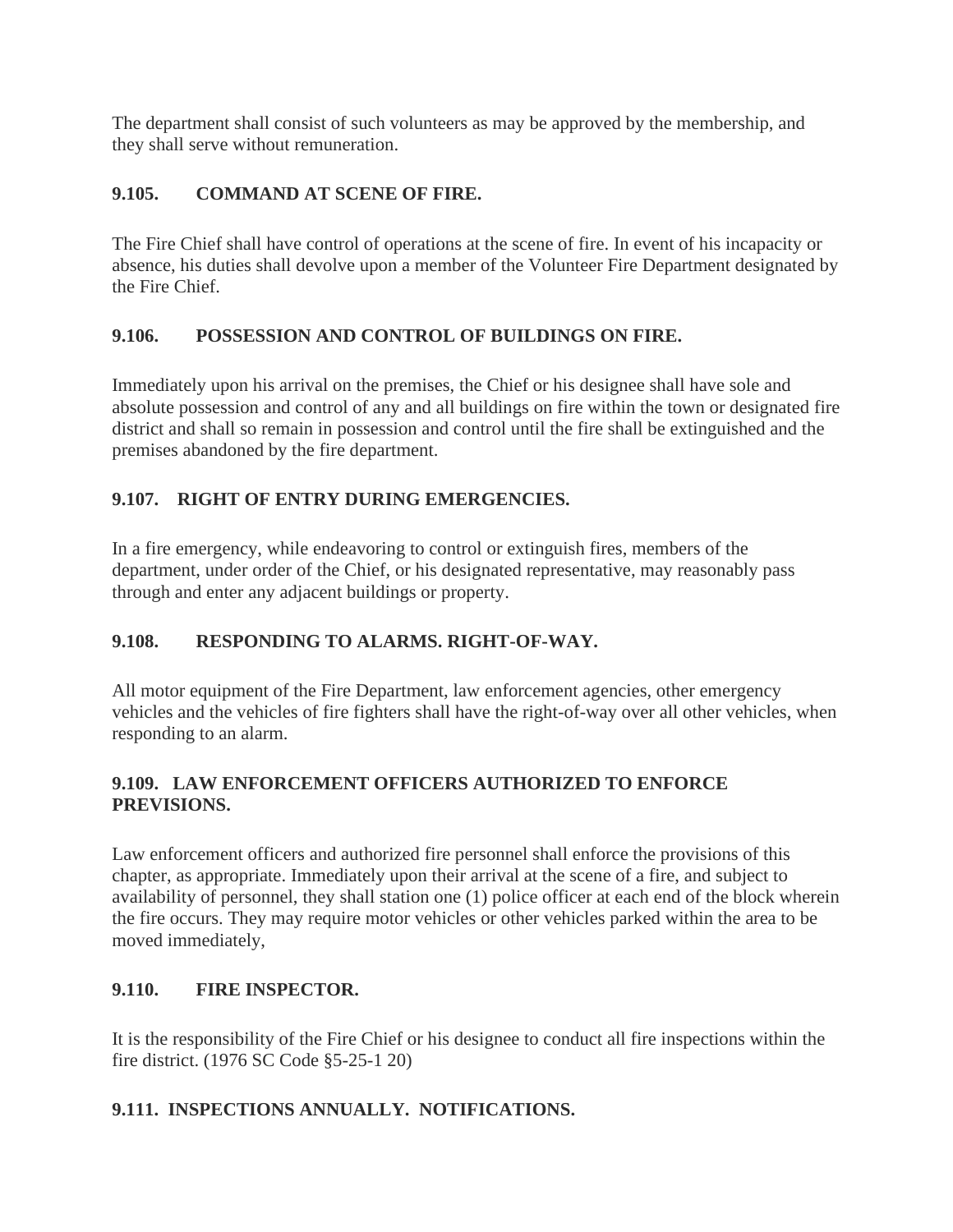a. At least once in each and every year, the Fire Chief shall make a general inspection of all buildings in the corporate limits and ascertain if the laws and ordinances in reference to fire protection are complied with.

(Editor's Note. Section 5-25-370 of the 1976 South Carolina State Code of Laws requires annual inspections, notifications and reports.)

b. It shall be the duty of the Fire Chief to notify the occupant and owner of all premises of any defects or hazards found in this general inspection to see that they are properly corrected and that dangerous inflammable conditions on the premises are removed.

# **9.112. SAME. REPORTS.**

The Fire Chief shall report to the Council the results of fire inspections as warranted, upon blanks furnished by the State Fire Marshall. He shall furnish such other information and make such other reports as shall be called for by the State Fire Marshall.

# **9.113. SAME. NOTICE AND PENALTY.**

The Council may issue an order for the immediate correction, removal or discontinuance of any identified hazard. If the hazard is not corrected within the time fixed in the notice, the offending party, upon conviction, shall be guilty of a misdemeanor.

# **9.114. FIRE INVESTIGATIONS.**

The Fire Chief shall hold an inquiry into the origin of every fire occurring within the limits of the town and fire district and file a report in writing of his investigation to the State Fire Marshall. (1976 SC Code §5-25-1 60, §5-25-1 70)

#### **9.115. FIRES OUTSIDE CORPORATE LIMITS.**

The Fire Department is authorized hereby to respond to fire calls outside the corporate limits.

#### **ORDINANCE 9.116**

9.116 International Fire Code

1. An ordinance of the Town of Campobello adopting the 2003 edition of the International Fire Code, regulating and governing the safe-guarding of life and property from fire and explosion hazards arising from the storage, handling and use of hazardous substances, materials and devices, and from conditions hazardous to life or property in the occupancy of buildings and premises in the Town of Campobello; providing for the issuance of permits and collection of fees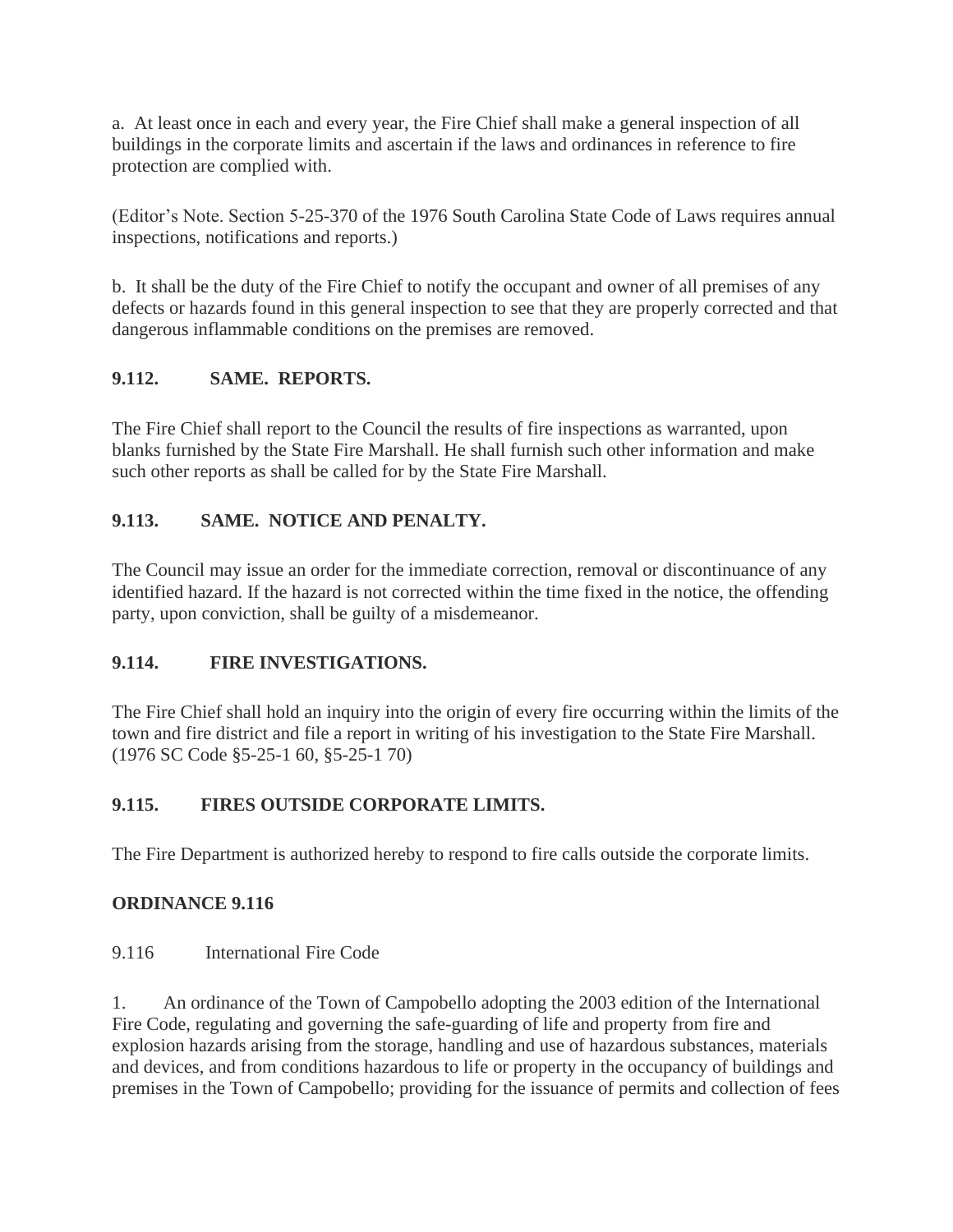therefore; any and all ordinances or parts of ordinances in conflict therewith are repealed by the enactment of Ordinance 9.116.

- 2. The Town Council of the Town of Campobello does ordain as follows:
	- a. That a certain document, which is on file in the office of the Fire Chief of The Town of Campobello, being marked and designated as the International Fire Code, 2003 edition, including any and all Appendix Chapters, as published by the International Code Council, be and is hereby adopted as the Fire Code of the Town of Campobello, in the State of South Carolina regulating and governing the safeguarding of life and property from fire and explosion hazards arising from the storage, handling and use of hazardous substances, materials and devices, and from conditions hazardous to life or property in the occupancy of buildings and premises as herein provided; providing for the issuance of permits and collection of fees therefore; and each and all of the regulations, provisions, penalties, conditions and terms of said Fire Code on file in the office of the Fire Chief are hereby referred to, adopted, and made a part hereof, as if fully set out in this ordinance, with the additions, insertions, deletions and changes, if any, prescribed in Section 2 of this ordinance.
- 3. That the following sections are hereby revised: Section 101.1 Insert: Town of Campobello Section 109.3 Insert: As set by State of South Carolina Section 111.4 Insert: As set by State of South Carolina
- 4. That the geographic limits referred to in certain sections of the 2003 International Fire Code are hereby established as follows:
	- a. Section 3204.2.1.1 (Geographic limits in which the storage of flammable cryogenic fluids in stationary containers is prohibited) in the Town of Campobello.
	- b. Section 3404.2.9.5.1 (Geographic limits in which the storage of Class I and Class II liquids in above-ground tanks outside of buildings is prohibited in the Town of Campobello.
	- c. Section 3406.2.4.4 (Geographic limits in which the storage of Class I and Class II liquids in above-ground tanks is prohibited in the Town of Campobello.
	- d. Section 3804.2 (Geographic limits in which the storage of liquefied petroleum gas is restricted for the protection of heavily populated or congested areas in the Town of Campobello.
- 5. All other ordinances or parts of ordinances in conflict herewith are hereby repealed.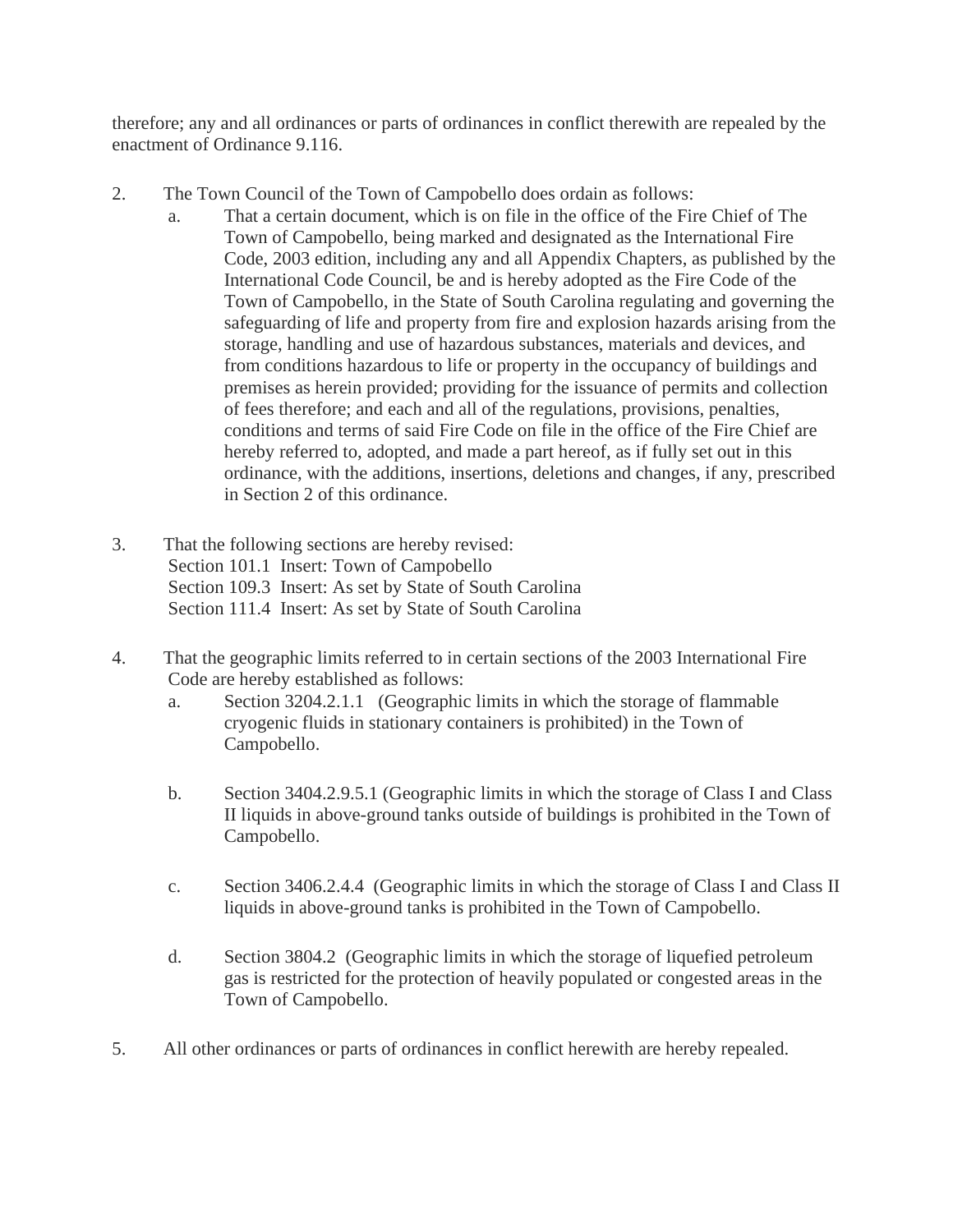- 6. That if any section, subsection, sentence, clause or phrase of this ordinance, for any reason, held to be unconstitutional, such decision shall not affect the validity of the remaining portions of this ordinance. The Town Council of the Town of Campobello hereby declares that it would have passed this ordinance, and each section, subsection, clause or phrase thereof, irrespective of the fact that any one or more sections, subsections, sentences, clauses and phrases be declared unconstitutional.
- 7. That nothing in this ordinance or in the Fire Code hereby adopted shall be construed to affect any suit or proceeding impending in any court, or any rights acquired, or liability incurred, or any cause or causes of action acquired or existing, under any act or ordinance hereby repealed as cited in Section 1 of this ordinance; nor shall any just right or remedy of any character be lost, impaired or affected by this ordinance.
- 8. That this ordinance and the rules, regulations, provisions, requirements, orders and matters established and adopted hereby shall take effect and be in full force and effect upon completion of a second and final reading and adopted by a majority vote of the Campobello Town Council.

# **ARTICLE II. PROHIBITED ACTS**

Editor's Note. This article derives from the 1976 South Carolina Code of Laws; the 1976 Campobello Town Code, with amendments; and acts prohibited by other municipalities. (See §56-5-760 of the 1976 South Carolina Code of Laws for operation of emergency vehicles.)

# **9.201. FAILURE TO OBEY LAWFUL ORDERS.**

Failure to obey any lawful order of any official of the Fire or Police Department at the scene of any emergency shall constitute a violation of this article.

# **9.202. FALSE ALARMS.**

It shall be unlawful for any person to knowingly give a false fire alarm by telephoning, informing any person that an emergency exists, knowing the same to be untrue, or in any other manner, communicating falsely to the Fire Department that an emergency exists.

(1976 SC Code §16-17-570 makes false alarms a criminal offense.)

# **9.203. FIRE HYDRANTS.**

It shall be unlawful for any unauthorized person to open or otherwise tamper with a fire hydrant.

# **9.204. SAME. PARKING. OBSTRUCTING FIRE EQUIPMENT OR MEMBERS.**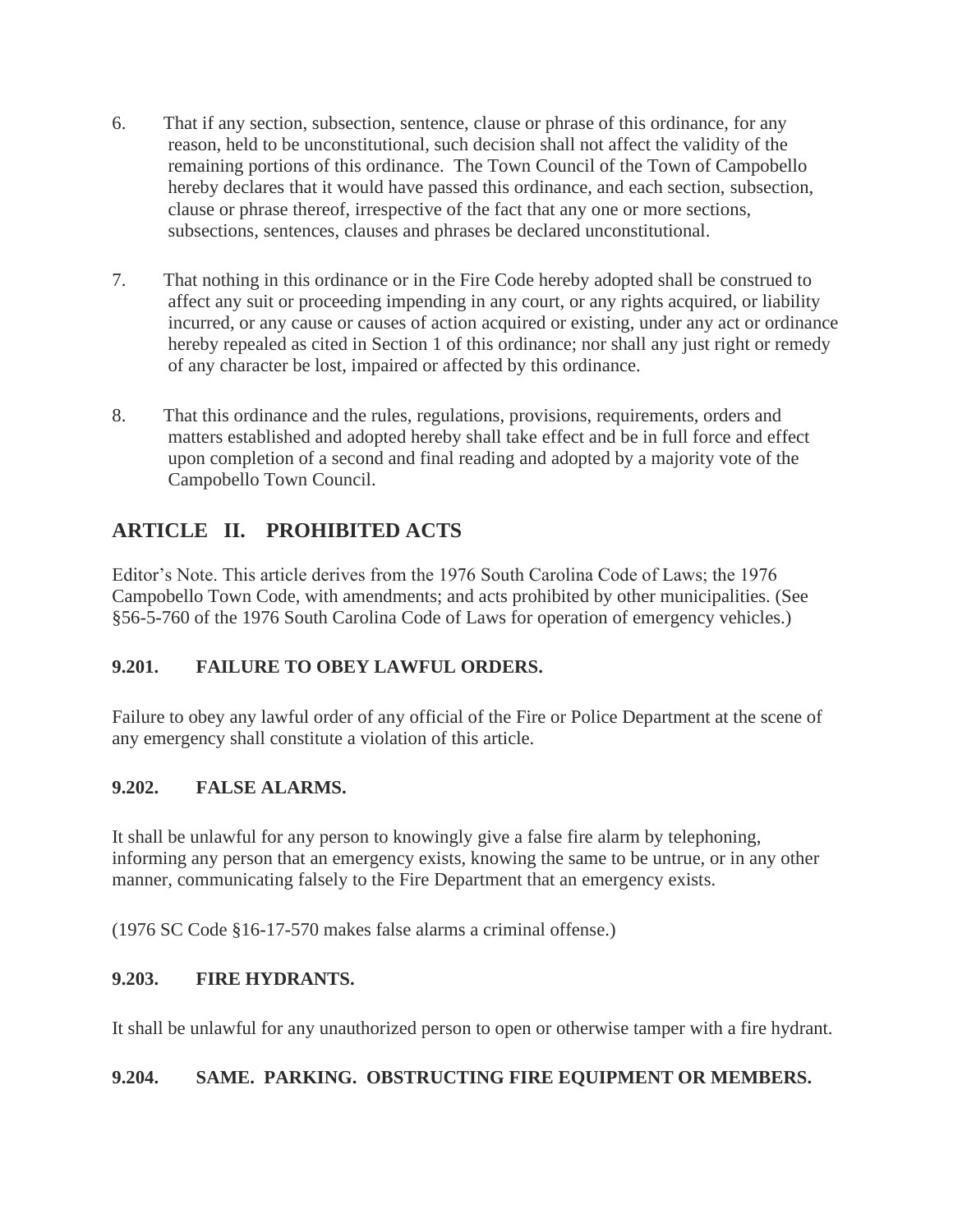- a. No person shall park any vehicle within fifteen (15) feet of a fire hydrant nor otherwise cause any obstruction to fire equipment at a fire. (1976 SC Code §56-5-2530)
- b. It shall be unlawful to interfere with or obstruct the activities of any member of the Fire Department who is acting in his official capacity or when proceeding to a fire.

#### **9.205. FOLLOWING OR PARKING NEAR FIRE EQUIPMENT. BYSTANDERS.**

- a. No driver of any vehicle, other than one on official business, shall follow any fire apparatus traveling in response to a fire alarm closer than five hundred (500) feet or drive into or park such vehicle within the block where fire apparatus has stopped in answer to an alarm. (1976 SC Code §56-5-1960)
- b. Bystanders shall stay a safe distance away as determined by the officer in charge.

#### **9.206. RIDING FIRE TRUCKS.**

It shall be unlawful for any person, who is not a member of the Fire Department, to ride upon any fire truck without permission from the Fire Chief.

#### **9.207. DRIVING OVER FIRE HOSE.**

It shall be unlawful for any person, without permission of the Fire Chief, to drive a vehicle of any description over or across a fire hose stretched or laid upon the ground for use at a fire or for any other lawful purpose of the Fire Department. (1976 SC Code §56-5-3850)

#### **9.208. USE OF FIRE EQUIPMENT.**

It shall be unlawful for any unauthorized person to use, borrow or tamper with any equipment of the Fire Department without the express consent of the Fire Chief. "Equipment" shall mean all vehicle, firefighting apparatus, supplies, facilities or other material belonging to the Fire Department.

#### **9.209. BURNING TRASH. BONFIRES.**

It shall be unlawful to burn any trash or to have a bonfire within the corporate limits, without first notifying the Fire Chief or proper personnel and gaining permission from the property owner

#### **9.210. FIRE HAZARD UPON LOTS.**

a. It shall be unlawful for any person, including owner, tenant or occupant to permit, allow, or cause any condition, accumulation, growth or structure, or other matter, to exist upon any lot, building or premises so as to constitute or create a fire hazard, or to increase the menace of fire.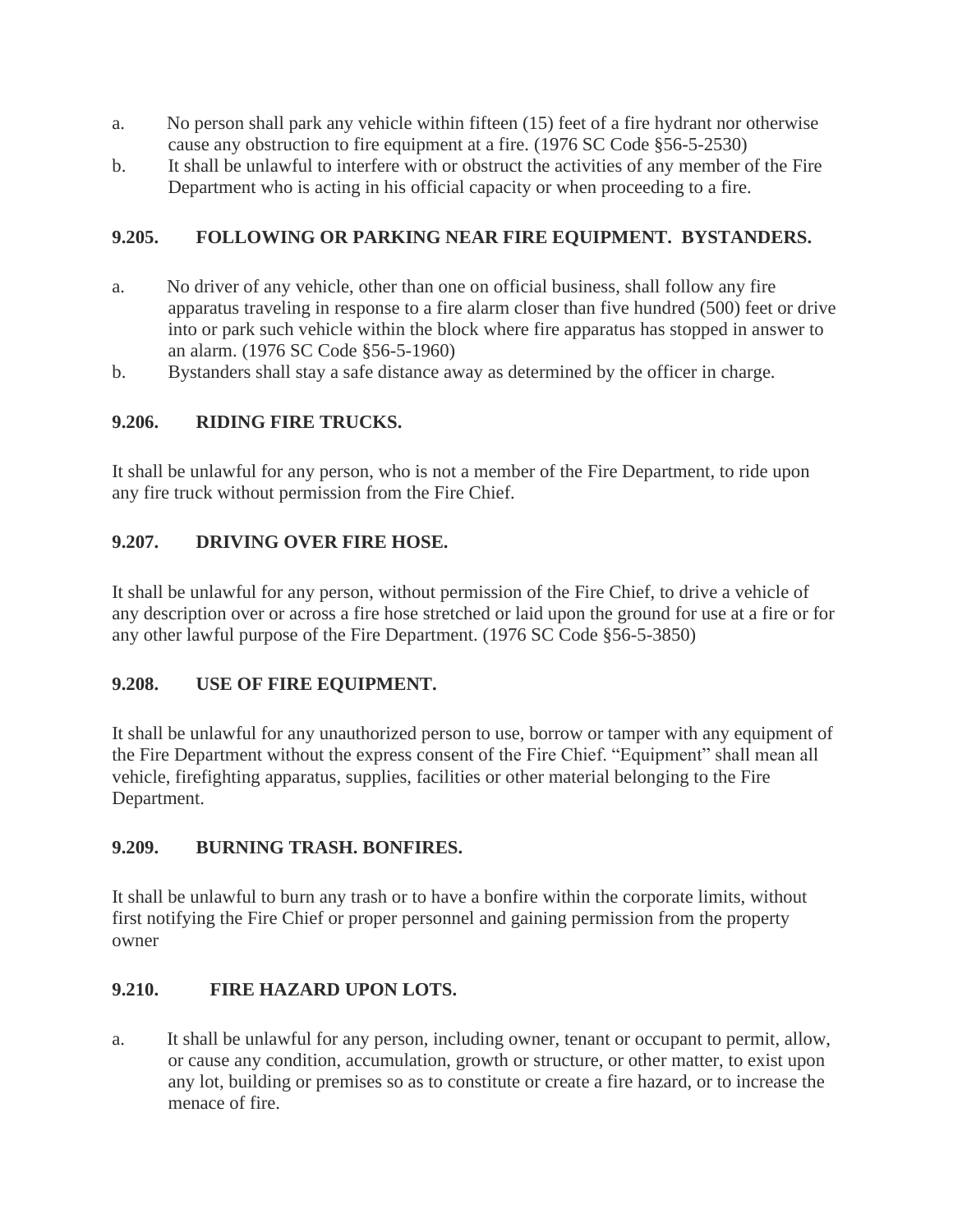- b. The Fire Chief, or his authorized agents, may notify any person of a violation of this section and require proper action or precautions.
- c. Any person who shall fail, within seven (7) calendar days of such notice, to eliminate said fire hazard, upon conviction, shall be guilty of a misdemeanor.

(Editors Note. Vacant lots are discussed in Chapter 10, Article JV. Section 10.208 discusses weeds on improved property.)

#### **9.211. FRAME BUILDINGS BURNED OR DESTROYED.**

 An existing frame building within the fire limits which may hereafter be damaged by fire, decay or otherwise to an amount greater that one-half (112) its value, exclusive of the foundation, shall not be repaired or rebuilt but shall be removed.

# **ARTICLE III. FIREWORKS**

Editors Note. This article derives from the 1976 South Carolina Code of Laws; the 1976 Campobello Town Code, as amended, and generally accepted municipal practices.

#### **9.300. RESIDENTAL USE OF FIREWORKS**

The discharging or shooting of fireworks shall be allowed on the specific day listed below and shall be between the hours of 10:00 a.m. and 11:00 p.m.:

- Memorial Day
- Independence Day
- Labor Day
- New Year's Eve

The discharging of fireworks in conjunction with a special event to the extent allowed under the terms of the permit issued by the Chief of Police and approved by Council.

The provisions of this division shall not include nor prevent the possession or use of toy cap pistols and toy pistol paper caps which contain not more than 0.20 of a gram of explosive mixture and fireworks known as "sparklers".

Any person(s) in violation of this section shall be subject to a fine of not less than \$100.00 or no more the \$1,092.00, plus any court assessments.

# **9.301. FIREWORKS DISPLAYS. PERMITS. REQUIREMENTS.**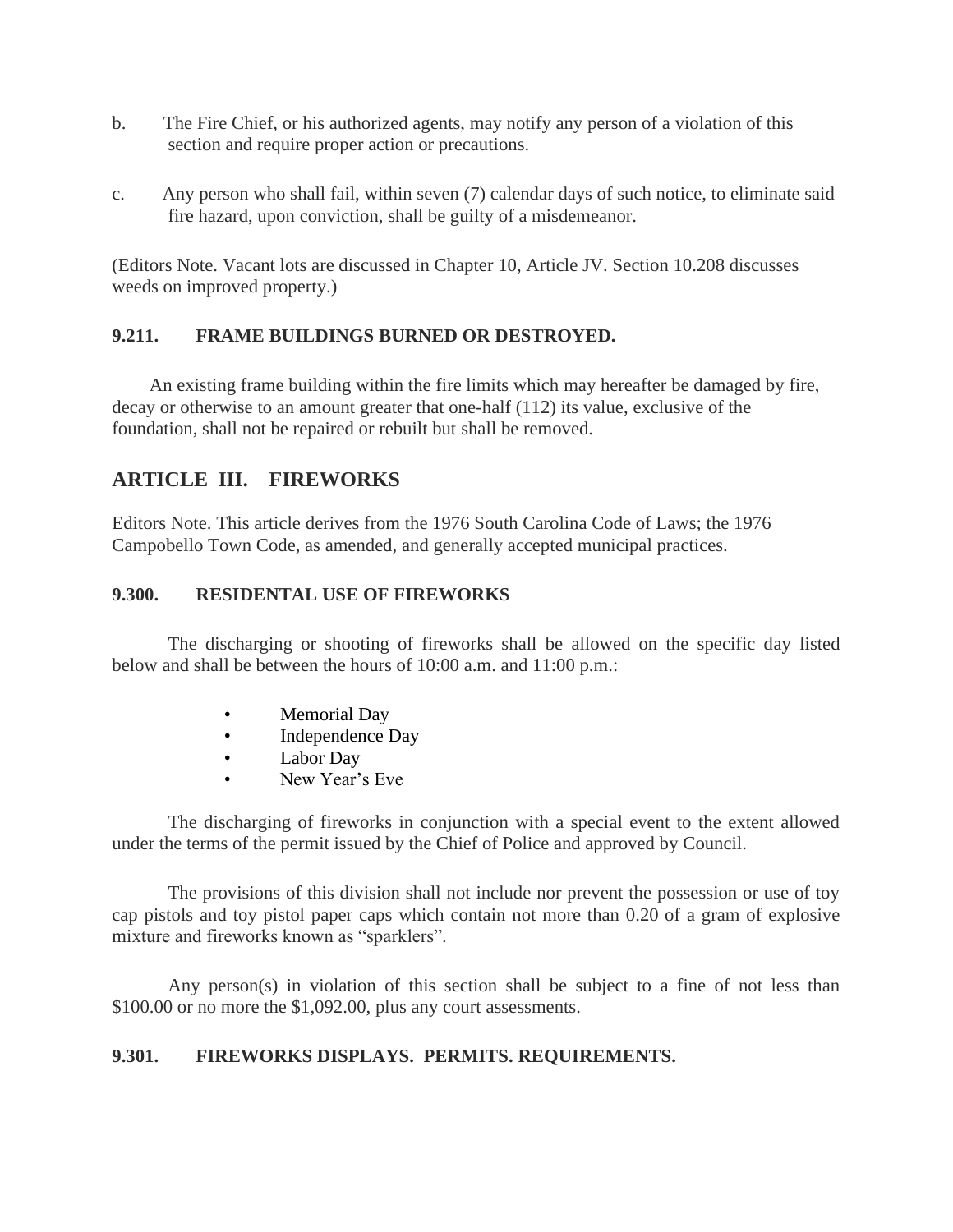- a. Any person who desires to hold a fireworks display shall first obtain a permit from the Mayor and Council, in triplicate. The manufacturer or wholesaler supplying the fireworks display material shall retain one (1) copy of the permit and the person putting on the display shall retain one (1) copy. One (1) copy shall be forwarded to the State Fire Marshal's office.
- b. Pursuant to §23-35-60 of the 1976 South Carolina Code of Laws, all fireworks display materials shall be purchased through a manufacturer or wholesaler licensed the South Carolina who will supply insurance protection for any accidents that might take place during the display, except as otherwise provided for in this article.
- c. Any display requiring shells to be fired from mortars or set pieces more than sixteen (16) feet high shall be classified as Type "A" and, when such display is used, an experienced fireworks operator shall be in charge for the protection of spectators. Any display commonly called a local or family display, which includes no uncased shells and no shell larger than regular one hundred (100) aerial or set pieces larger than ten (10) feet, may be fired by persons putting on the display who shall assume responsibility for insurance.
- d. No commercial fireworks item such as "Cherry Bombs", T-N-T, M-80's or other domestic items of commercial fireworks or a similar type shall be considered as display fireworks. (1976 SC Code §23-35-60)

# **9.302. TOY CAPS AND SIMILAR DEVICES EXCEPTED.**

The term "fireworks" shall not include toy paper pistol caps which contain less than twenty-five hundredth grains of explosive compounds, toy pistols, toy canes, toy guns or other devices using paper caps and the sale, and use of these items shall be permitted at all times.

#### **9.303. OTHER EXCEPTIONS.**

Nothing in this article shall apply to the manufacture, storage, sale or use of signals necessary for the safe operation of railroads or other public or private transportation; to illumination devices for photographic use; to the military or naval forces of the State or United States; to peace officers; to the sale or use of blank cartridges for ceremonial, theatrical or athletic events nor as applying to the transportation or use of fireworks solely for agricultural purposes.

#### **9.304. PERMISSIBLE FIREWORKS.**

Nothing in this article shall be construed to prohibit the shipping, sale, possession and use of fireworks for public displays. Such items of fireworks which are to be used for public display only and which are otherwise prohibited for sale and use shall include display shells designed to be fired from mortars and display set pieces of fireworks classified by the regulations of the Interstate Commerce Commission as "Class B Fireworks" and shall not include such items of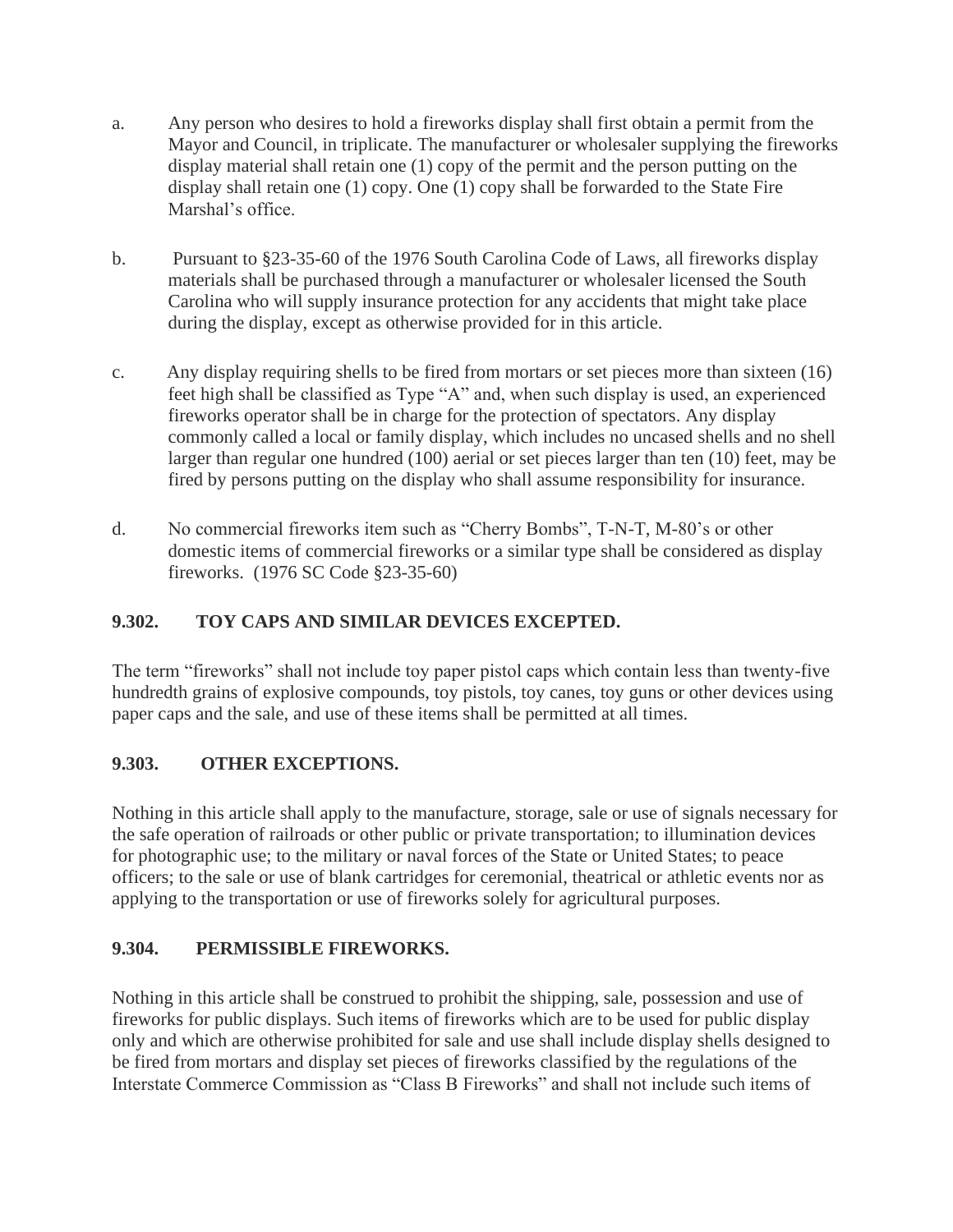commercial fireworks as cherry bombs, tubular salutes, repeating bombs, aerial bombs and torpedoes.

(1976 SC Code, Title 23)

#### **9.305. PERMISSIBLE SALE OF FIREWORKS.**

It shall be unlawful for persons to possess, sell, offer for sale, store or transport any fireworks other than the permissible fireworks enumerated in Section 23-35-10 of the 1976 South Carolina Code of Laws.

#### **9.306. SALE TO MINORS.**

It shall be unlawful:

- 1. To offer for sale or to sell permissible fireworks to children under the age of fourteen (14) years unless accompanied by a parent or guardian;
- 2. To explode or ignite fireworks within six hundred (600) feet of any church, hospital, asylum or public school;
- 3. To explode or ignite fireworks within seventy-five (75) feet of where fireworks are stored, sold or offered for sale
- 4. To ignite or discharge any permissible fireworks within or throw the same from any motor vehicle; and
- 5. To place or throw any ignited fireworks into or at any motor vehicle. (1976 SC Code §23- 35-1 20)

# **9.307. IDENTIFICATION AND MARKING.**

No common fireworks permitted in this article shall be sold offered for sale, possessed, stored or used, unless they shall be properly marked to conform to the nomenclature thereof and unless certified as "Common Fireworks" on all shipping cases and by imprinting on the article to be of sufficient size and so positioned as to be readily recognized by law enforcement authorities and the general public.

# **9.308. RETAIL HANDLING. STORAGE.**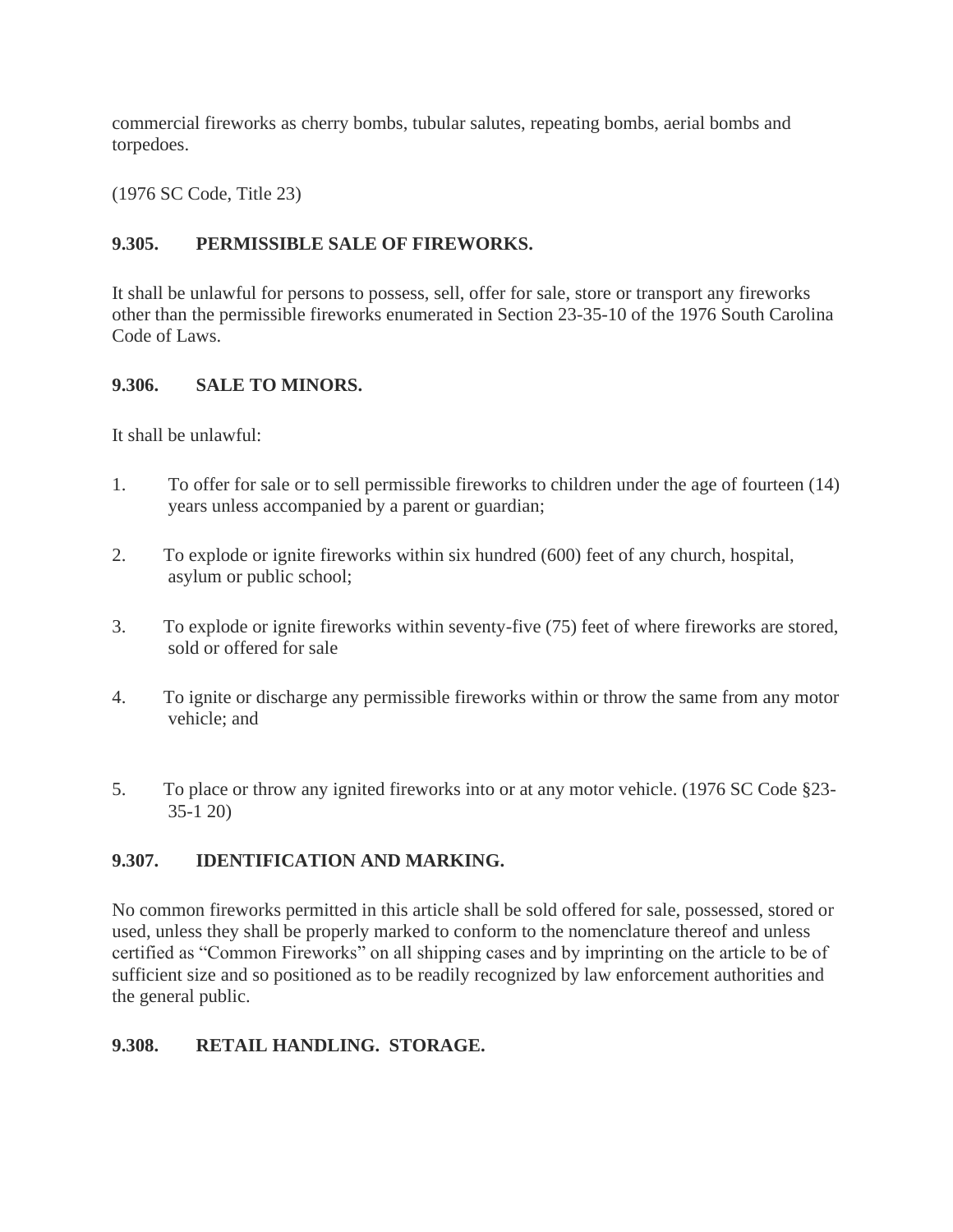Fireworks shall not be sold or kept for sale in a place of business where paint, oils, varnishes, turpentine or gasoline or other flammable substances are kept in unbroken containers, unless in a separate and distinct section or department of the store.

# **ARTICLE IV. FIRE DISTRICT**

Editor's Note. Section 5-25-20 of the 1976 South Carolina Code of Laws provides that, "Any city or town council or a city or town of not less than one hundred (100) inhabitants may equip and control a fire department for the protection of such city or town in such way as it deems necessary and by ordinance establish fire limits in such city or town and prescribe and designate the kind and character of material to be used in erecting and repairing buildings or structures within and upon that portion of such city or town included within such fire limits. All buildings or structures erected within such fire limits contrary to the ordinance of such city or town may be abated and removed by such council as a public nuisance." (Emphasis supplied.)

# **9.401. DEFINED.**

The fire zone of the Town of Campobello is that area within the fire limits described as:

"All property legally described as being within the corporate town limits of the Town of Campobello as well as all property described by Spartanburg County Council as the Campobello Fire Service Area which covers approximately twenty-five square miles.

# **ARTICLE V. FIREMEN'S INSURANCE AND INSPECTION FUND**

Editor's Note. This article derives from and §23-9-310 et seq., of the 1976 South Carolina Code of Laws, which sets forth the provisions governing the use of the funds.

#### **9.501. STATE FIREMEN'S ASSOCIATION.**

The Town shall be a member of the State Firemen's Association as required for participation in the Firemen's Insurance and Inspection Fund.

#### **9.502. TRUSTEES. COMPENSATION.**

a. The Mayor, one member of Council and one person at large appointed by the Mayor shall serve as trustees of said fund. They shall have control thereof and direct disbursements under such rules and regulations as may be adopted by them in accordance with state law. (Section 23- 9-320 of the 1976 South Carolina Code of Laws provides for these particular members.)

b. They shall serve without compensation.

#### **9.503. BENEFITS ACCEPTED.**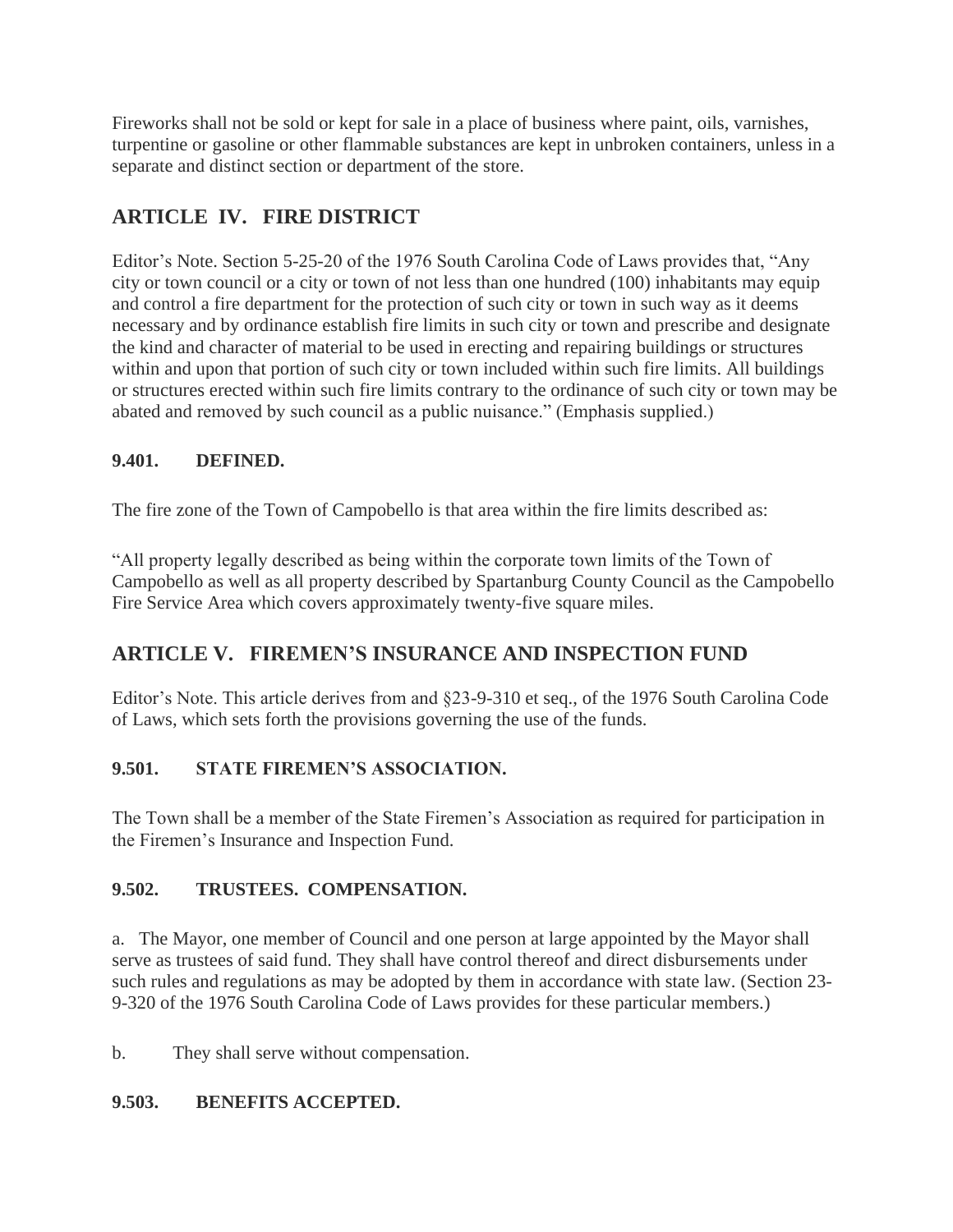The town hereby accepts the benefits of the Firemen's Insurance and Inspection Fund.

# **9.504. RECEIPT AND DISBURSEMENT OF FUNDS.**

- a. The Town Clerk is hereby authorized to receive the benefits of said fund and shall serve as custodian of all funds received. All such funds shall be deposited in a special checking account and paid out only upon approval of the Trustees.
- b. All funds shall be set apart from other funds and equitably used solely and entirely for the Fire Department.
- c. Any disbursement of one thousand dollars (\$1000.00) or more shall first be submitted to the supervising trustees of the State Firemen's Association with a statement of how such funds are to be expended
- d. Upon written approval thereof, of the manner and method by which the funds are to be disbursed, the expenditure shall be made.
- e. If a proposed disbursement is legal and in accordance with law, it shall be mandatory, upon such supervising trustees to give their approval.

(1976 SC Code §23-9-450)

# **9.505. USE OF FUNDS.**

- a. When the members of the department, by a majority vote, shall provide for the expenditure of any such funds for the collective benefit and enjoyment of the entire department, it shall be mandatory for the local trustees and the State trustees of the State Firemen's Association to approve such expenditure.
- b. No such funds shall be expended in any manner for any purpose for which the city may be legally liable.
- c. No funds shall be divided among the fire fighters in cash. (1976 SC Code §23-9-460)

# **9.506. CUSTODIAN OF FUNDS. DISBURSEMENTS BY CHECK.**

- a. The Town Clerk/Treasurer shall be custodian of all funds.
- b. All disbursements shall be made by check, signed by him/her.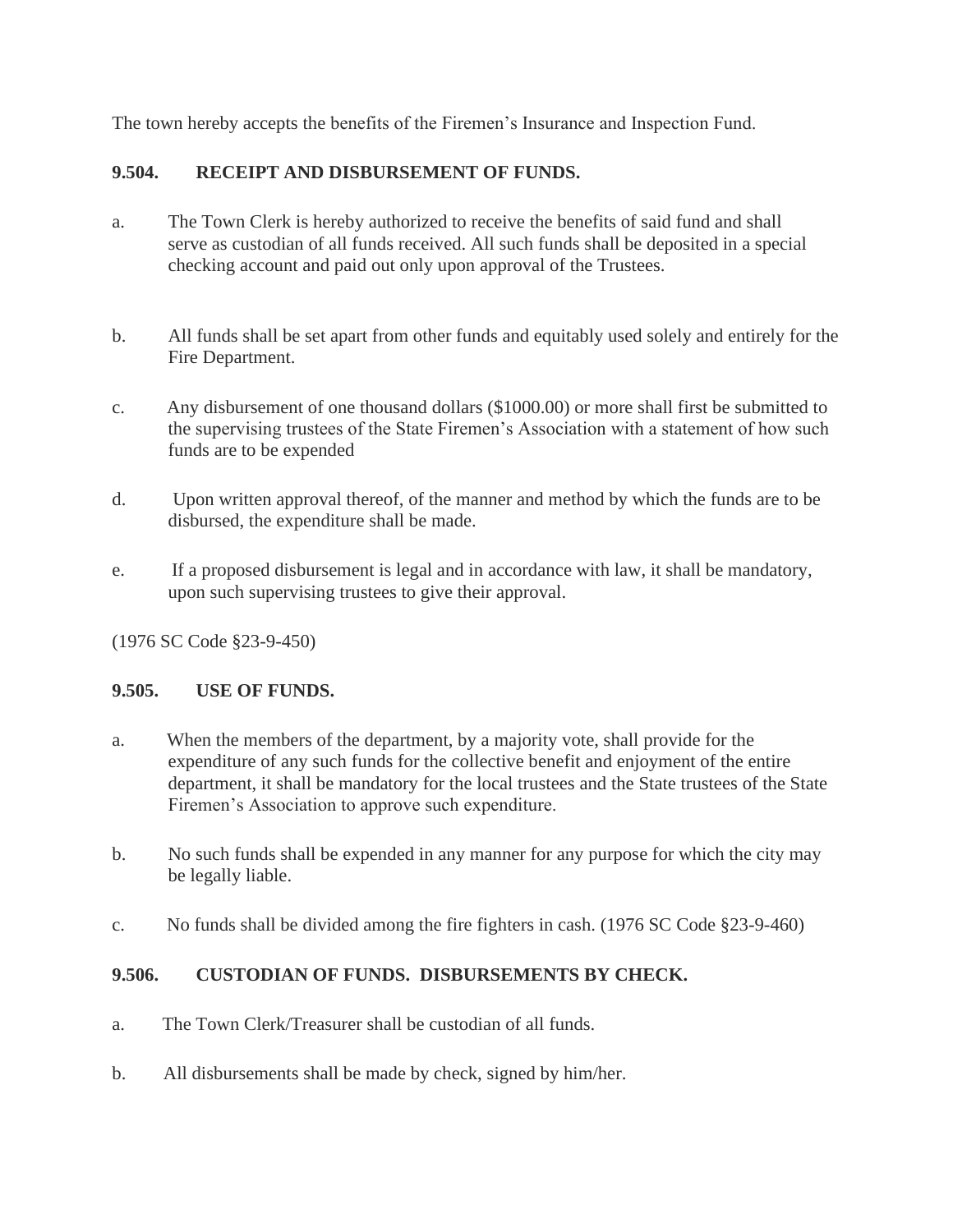(1976 SC Code §23-9-340)

#### **9.507. STATE FIRE MARSHALL REPORTS.**

The Town Clerk shall submit reports to the State Fire Marshall, as required by the 1976 South Carolina Code of Laws, §23-9-360.

(Editor's Note. This article summarizes the salient provisions of §23-9-310, et seq., of the 1976 South Carolina Code of Laws.)

# **ARTICLE VI. CONTROLLED BURNS**

# **9.601. RESIDENTIAL AREAS**

In the municipality of Campobello, only the following practices comply with the State of South Carolina's air pollution control regulations:

- A. Open burning of leaves, tree branches, or yard trimmings that originated on the premises of private residences and being burned on those premises.
- B. Open burning in connection with the preparation of food for immediate consumption.
- C. Campfires and fires used solely for recreational purposes, ceremonial occasions, or human warmth.
- D. Open burning of construction waste from new construction being burned on the property where the construction is occurring if the burning only includes non-treated lumber scraps, burned no closer than 500 foot to any occupied structure, and burned only between the hours of 9:00 A.M. and 3:00 P.M.

#### **9.602 NON-RESIDENTIAL AREAS**

- A. Outdoor burning listed above in letters A-D and
- B. Fires purposely set by the South Carolina Forestry Commission to forestlands for specific management practices.
- C. Open burning for the purpose of land clearing or right-of-way maintenance that meets the following criteria:
	- 1. The location of the burning is not less that 1000 feet from public roadways and all residential, commercial, and industrial sites not a part of the contiguous property on which the burning is conducted.
	- 2. Winds during the time of the burning are carrying the smoke away from any area containing public roadways, residential, commercial, or industrial sites where the ambient air in the area will be significantly affected by the smoke.
	- 3. The amount of dirt on the material being burned has been minimized.
	- 4. No heavy oils, asphaltic materials or items containing natural or synthetic rubber or any other materials other than plant growth are being burned.